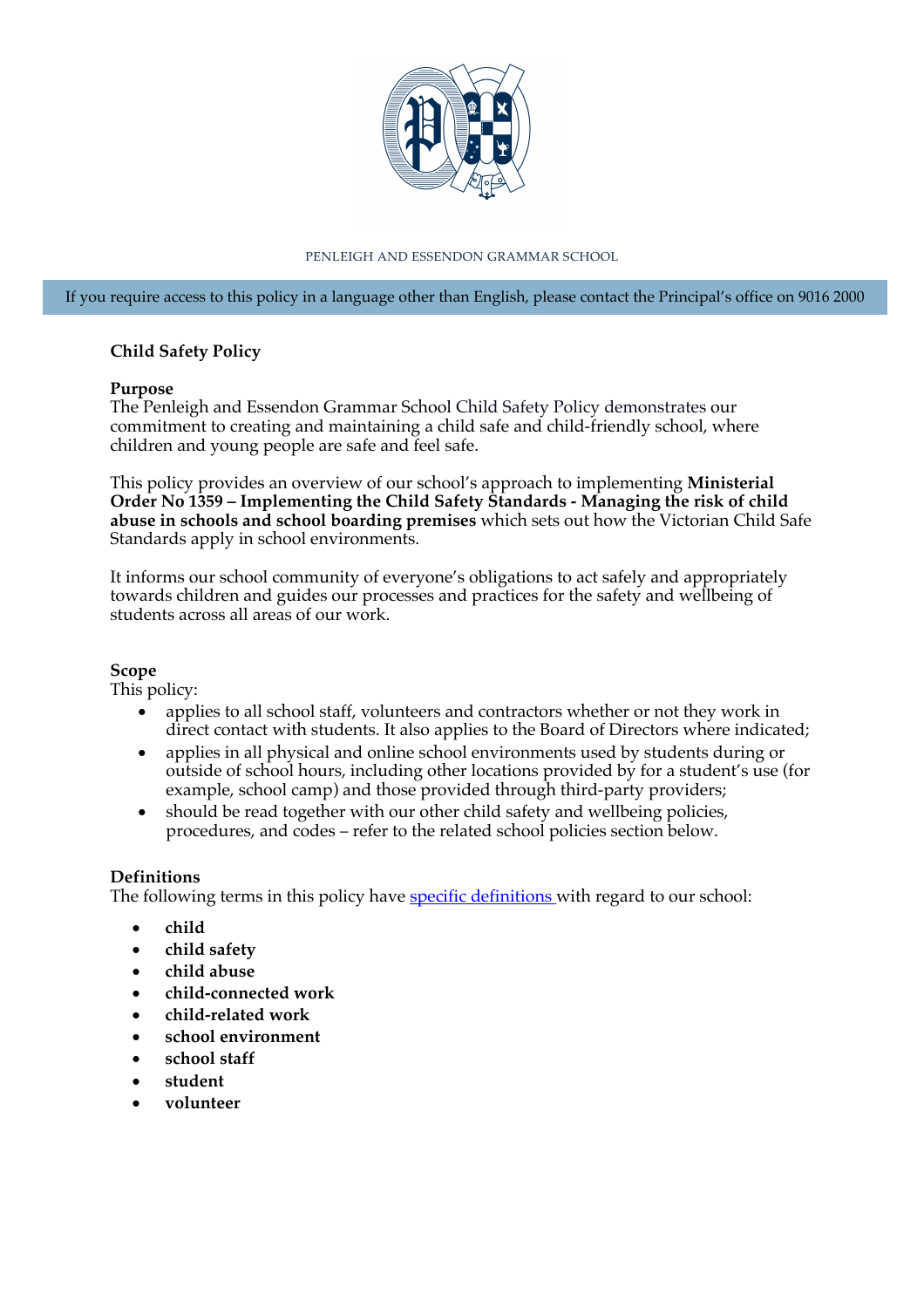### **Statement of commitment to child safety**

Penleigh and Essendon Grammar School (PEGS) is a child safe organisation which welcomes all children, young people and their families.

We are committed to providing environments where our students are safe and feel safe, where their participation is valued, their views respected, and their voices are heard about decisions that affect their lives. Our child safe policies, strategies and practices are inclusive of the needs of all children and students.

We have no tolerance for child abuse and take proactive steps to identify and manage any risks of harm to students in our school environments.

We promote positive relationships between students and adults and between students and their peers. These relationships are based on trust and respect.

We take proactive steps to identify and manage any risk of harm to students in our school environment. When child safety concerns are raised or identified, we treat these seriously and respond promptly and thoroughly.

Particular attention is given to the child safety needs of First Nations Australian students, those from culturally and linguistically diverse backgrounds, international students, students with disabilities, those unable to live at home, children and young people who identify as lesbian, gay, bisexual, trans and gender diverse, intersex and queer (LGBTIQ+) and other students experiencing risk or vulnerability. Inappropriate or harmful behaviour targeting students based on these or other characteristics, such as racism or homophobia, are not tolerated at our school, and any instances identified will be addressed with appropriate consequences.

Child safety is a shared responsibility. Every person involved in our school has an important role in promoting child safety and wellbeing and promptly raising any issues or concerns about a child's safety.

We are committed to regularly reviewing our child safe practices, and seeking input from our students, families, staff, and volunteers to inform our ongoing strategies.

### **Roles and responsibilities**

### **Board of Directors**

In accordance with PEGS Constitution, the Board of Directors will:

- champion and promote a child safe culture with the broader school community;
- ensure that child safety is a regular agenda item at Board meetings;
- undertake annual training on child safety:
- approve updates to, and act in accordance with the Code of Conduct to the extent that it applies to Board members;
- ensure that employment selection, supervision, and management practices are child safe.

### **Senior Staff**

Our school leadership team (comprising the Principal, Vice Principal and Heads of Section and Departments) is responsible for ensuring that a strong child safe culture is created and maintained, and that policies and practices are effectively developed and implemented in accordance with Ministerial Order 1359.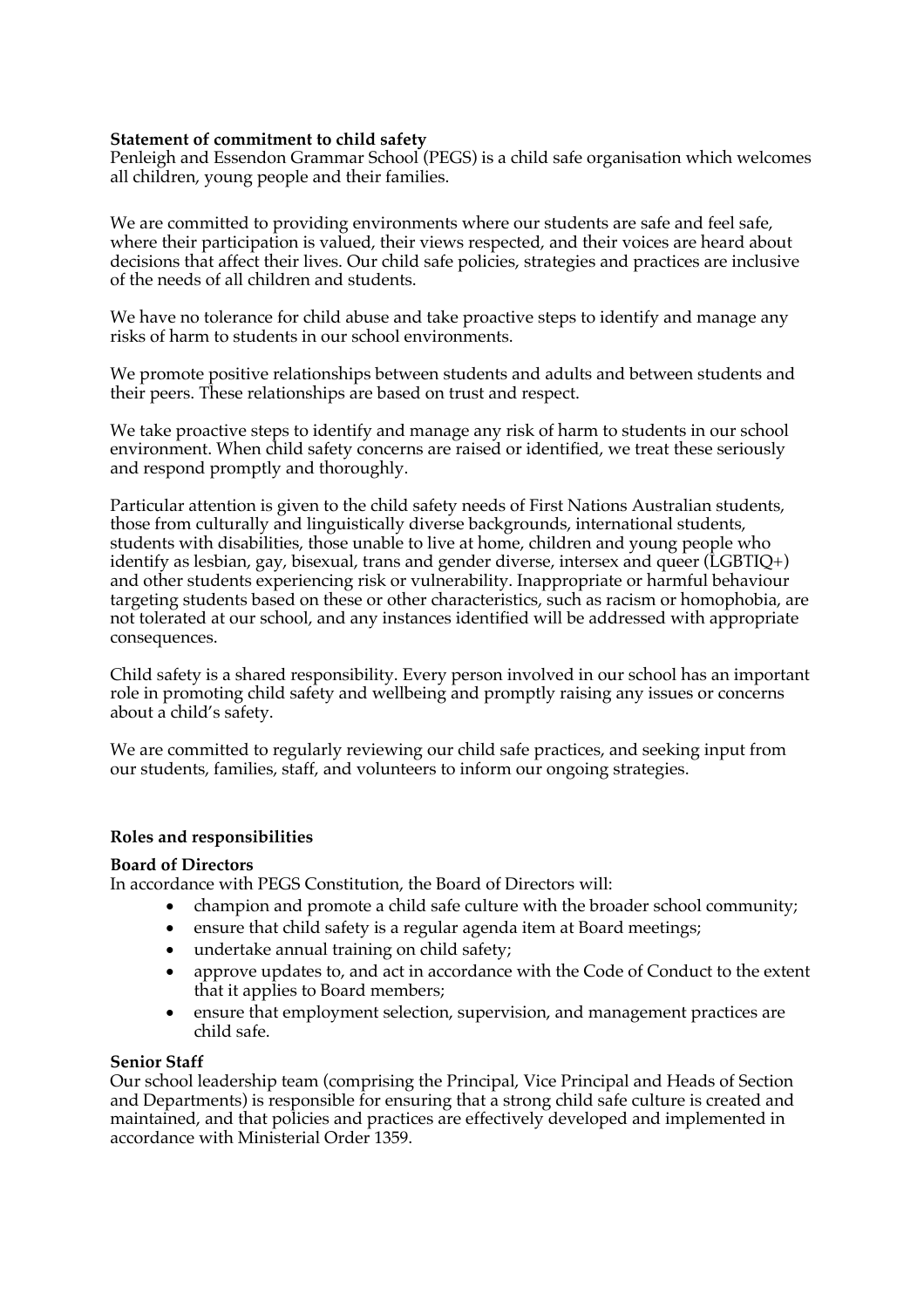The leadership team will:

- ensure effective child safety and wellbeing governance, policies, procedures, codes and practices are in place and followed;
- model a child safe culture that facilitates the active participation of students, families and staff in promoting and improving child safety, cultural safety and wellbeing;
- enable inclusive practices where the diverse needs of all students are considered;
- reinforce high standards of respectful behaviour between students and adults, and between students;
- promote regular open discussion on child safety issues within the school community including at leadership team meetings, staff meetings, parent information sessions and meetings;
- facilitate regular professional learning for staff and volunteers (where appropriate) to build deeper understandings of child safety, cultural safety, student wellbeing and prevention of and responding to abuse;
- create an environment where child safety complaints and concerns are readily raised, and no one is discouraged from reporting an allegation of child abuse to relevant authorities.

# **School staff and volunteers**

All staff and volunteers will:

- participate in child safety and wellbeing induction and training provided by the school and always follow the school's child safety and wellbeing policies and procedures;
- act in accordance with our Code of Conduct for staff, volunteers and others who interact with students;
- identify and raise concerns about child safety issues in accordance with our [Procedures for Protection of Children including following the](https://www.education.vic.gov.au/school/teachers/health/childprotection/Pages/report.aspx) **Four Critical Actions for Schools;**
- ensure students' views are taken seriously and their voices are heard about decisions that affect their lives.

Specific staff child safety responsibilities

## **Board of Directors**

The Board of Directors endorses the Child Safety Policy, Procedures for Protection of Children and Code of Conduct for Staff and others interacting with students, ensuring that appropriate resources are made available to allow the policies to be effectively implemented and that the Principal, Vice Principal and Senior Staff are held accountable for effective implementation.

Through its Risk Management process the Board also periodically reviews the effectiveness of strategies that have been implemented to support child safety and revises these as appropriate.

## **Principal**

The Principal is responsible and will be accountable for taking all practical measures to ensure that the Child Safety Policy, Procedures for Protection of Children and Code of Conduct for Staff and others interacting with students are implemented effectively within the school. This includes strategies to mitigate the risk of child abuse.

The Principal will provide regular updates of child safety issues to the Board of Directors, including the annual audit of risks related to child safety.

The Principal will ensure that communication on child safety issues occurs between the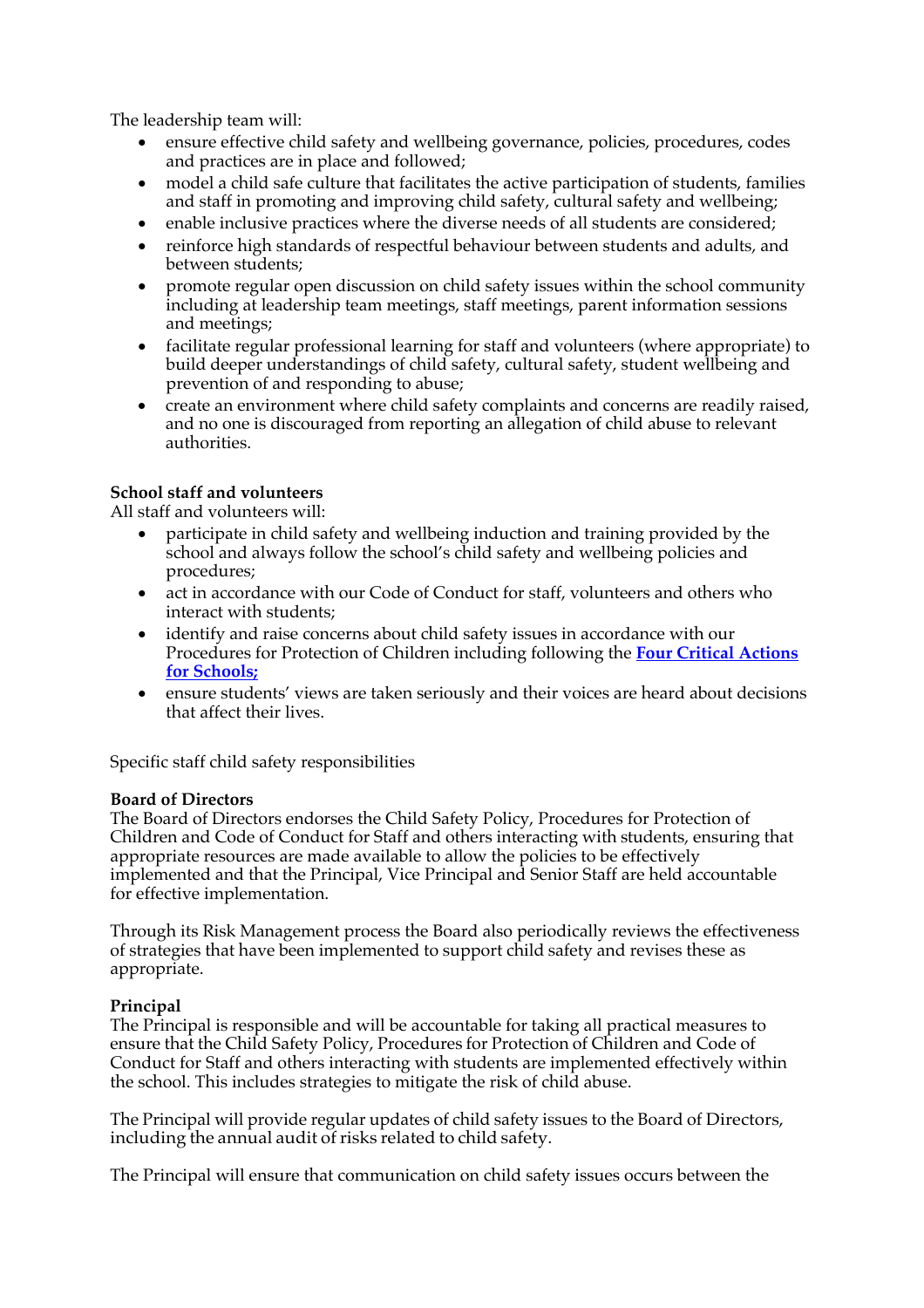school and student parents/guardians which reflects the needs of school families.

This will include:

- publication of the Child Safety Policy, Procedure for Protection of Children and the Code of Conduct for Staff and others who interact with students on the website, among other policies;
- reminders to parents in communications of our commitment to child safety;
- ensuring that child safety is a regular agenda item at school leadership meetings and staff meetings for discussion.

The Principal will also ensure that strategies to promote student resilience, empowerment and participation are implemented in ways that are appropriate to students' needs.

## **Vice Principal**

The Vice Principal is responsible for monitoring the school's compliance with the Child Safety Policy. Anyone in our school community should approach the Vice Principal if they have any concerns about the school's compliance with the Child Safety Policy.

The Vice Principal will oversee factors in the school's risk profile related to child safety. They will:

- communicate openly and honestly with the Principal about the risk profile of the school regarding child safety;
- respond to disclosures of suspected abuse;
- establish and monitor the children at risk register;
- communicate with parents on child safety policy and procedures.

# **Heads of Section or Department**

Heads of Section or Department are responsible for the communication of issues of child safety arising within their Section to the Principal, completion of the annual audit of risks within their Section or Department, annual training of staff concerning their obligations to uphold child safety and oversee training to support children's understanding of their rights, availability of support and how to seek assistance for themselves or others.

Senior staff will ensure that communication on child safety issues occurs between the school and student parents/guardians which reflects the needs of school families. This will include:

- reminders to parents in term newsletters of our commitment to child safety;
- ensuring that child safety is a regular agenda item at staff meetings for discussion;
- discussion of child safety issues at parent information sessions;
- display posters related to child safety prominently;
- Senior Staff will oversee inclusion of curriculum content designed to develop student self esteem, resilience, healthy and respectful relationships (including sexuality) and mutual respect at a level suited to the cohort.

## **Student Safety Officers**

A Student Safety Officer appointed within each Section or Department will support the Head of Section or Director to implement our child safety policies and practices, including staff and volunteer training within the Section or Department.

They are required to:

- complete any additional specialised training offered by the school to support their role with respect to child safety;
- work with Senior Staff to reduce the risk of child abuse: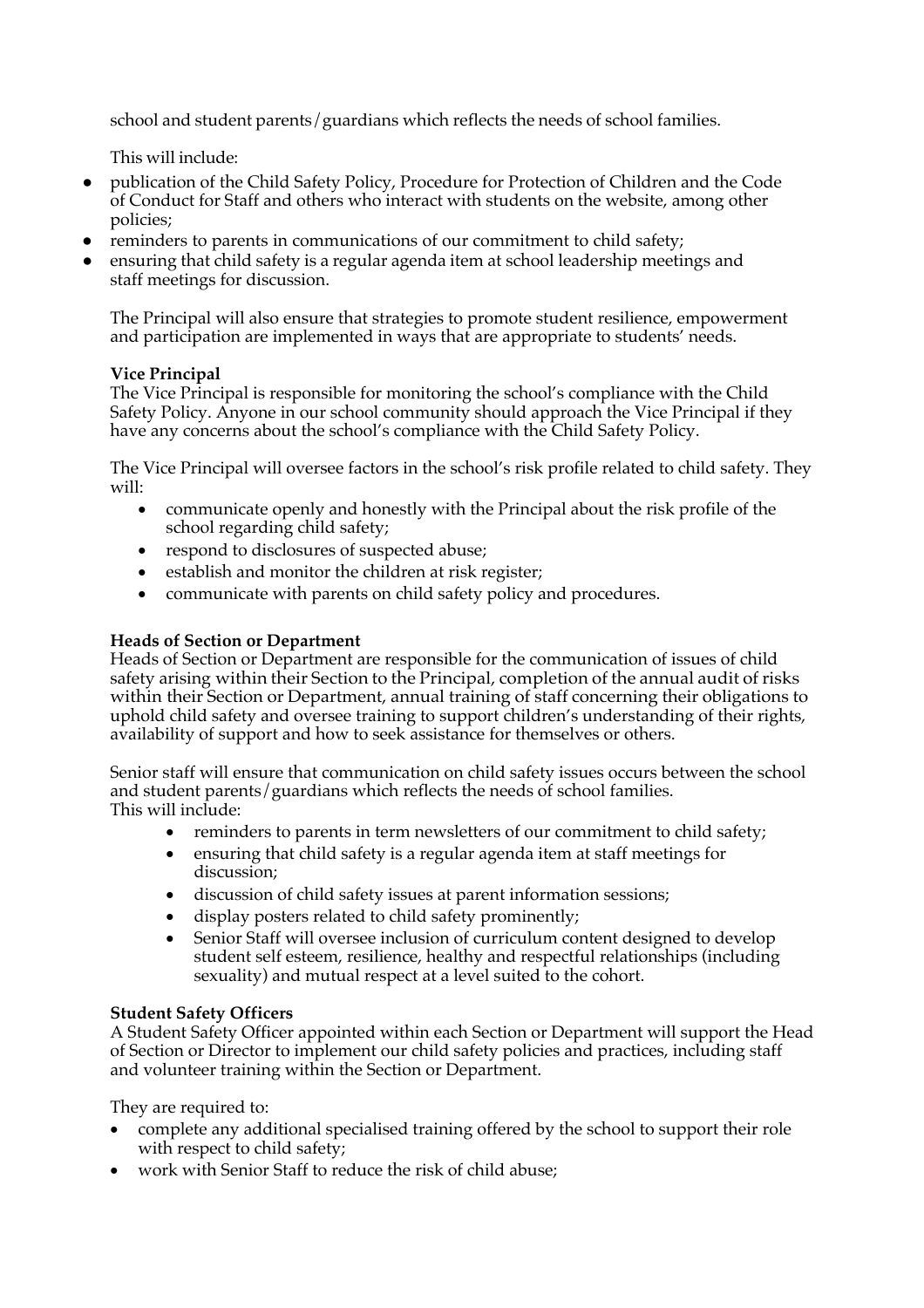- encourage children's understanding of their rights, safety and available support;
- support child empowerment and participation in development of a child safe school environment;
- assist the Head of Section to fulfil annual child safety audit requirements.

### **All Staff**

All staff are required to be familiar with our Child Safety Policy, Procedures for Protection of Chilldren and Code of Conduct for Staff and others interacting with students.

All staff must comply with their legal obligations to report child abuse and with annual training requirements. Each individual is responsible for being aware of the key risk indicators of child abuse and raising any concerns with their Head of Section or Department, the Vice Principal or Principal.

All staff are required to fulfil training requirements as directed about child safety.

Our school has also established a Student Wellbeing Committee and a Student Reference Group to provide a student voice on child safety. The Student Wellbeing Committee meet regularly to identify and respond to any ongoing matters related to child safety and wellbeing. The Student Reference Group provides an opportunity for students to provide input into school strategies.

#### **Code of Conduct for Staff and Others Interacting with Students**

Our Code of Conduct sets the boundaries and expectations for appropriate behaviours between adults and students. It also clarifies behaviours that are not acceptable in our physical and online environments.

We ensure that students also know what is acceptable and what is not acceptable so that they can be clear and confident about what to expect from adults in the school.

The Code of Conduct and Procedures for Protection of Children also include processes to report inappropriate behaviour.

### **Managing risks to child safety and wellbeing**

At our school we identify, assess and manage risks to child safety and wellbeing in our physical and online school environments. These risks are managed through our child safety and wellbeing policies, procedures and practices, and in our activity specific risk registers, such as those we develop for overnight camps, adventure activities and facilities and services we contract through third party providers for student use.

Our Child Safety Risk Register is used to record any identified risks related to child abuse alongside actions in place to manage those risks. Our Central Risk Committee will monitor and evaluate the effectiveness of the actions in the Child Safety Risk Register at least annually.

#### **Establishing a culturally safe environment**

At Penleigh and Essendon Grammar School, we are committed to establishing an inclusive and culturally safe school where the strengths of First Nations Australian culture, values and practices are respected.

We think about how every student can have a positive experience in a safe environment. For First Nations Australian students, we recognise the link between First Nations Australian culture, identity and safety and actively create opportunities for First Nations Australian students and the First Nations Australian community to have a voice and presence in our school planning, policies, and activities.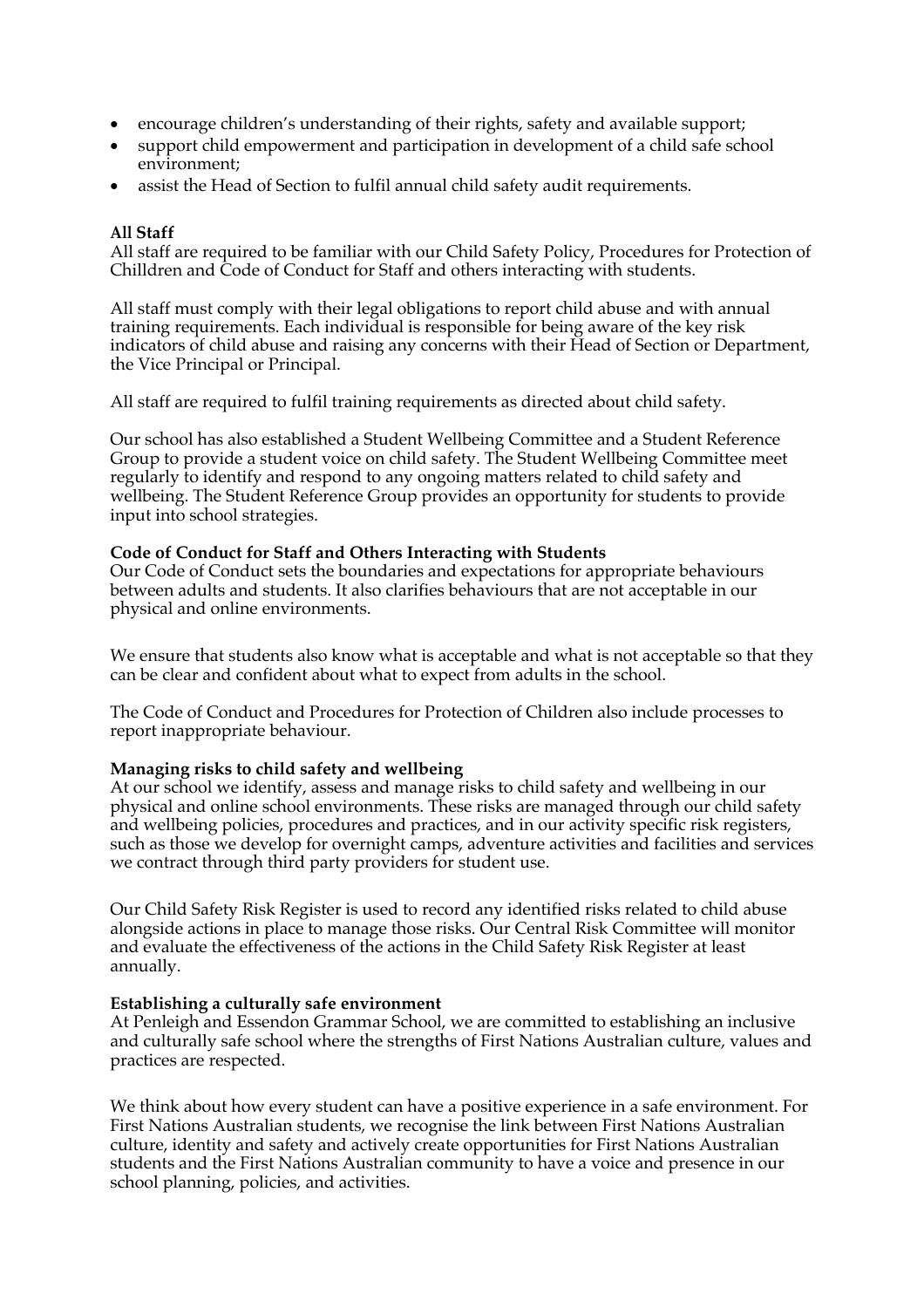We have developed strategies to promote cultural safety in our school community and our First Nations Australian Policy outlines the measures we have in place to maintain an inclusive and culturally safe school for First Nations Australian children and students.

### **Student empowerment**

To support child safety and wellbeing at the school we work to create an inclusive and supportive environment that encourages students and families to contribute to our child safety approach, including by responding to surveys and participating in forums and understanding their rights and their responsibilities.

Respectful relationships between students are reinforced and we encourage strong friendships and peer support in the school to ensure a sense of belonging.

We inform students of their rights, based on our Mutual Respect Policy and Policy for Positive Interactions of Staff and Students and give them the skills and confidence to recognise unsafe situations with adults or other students and to speak up and act on concerns relating to themselves or their peers. We ensure our students know who to talk to if they are worried or feeling unsafe and we encourage them to share concerns with a trusted adult at any time. Students and families can access information on how to report concerns on the school website, by email at mail@pegs.vic.edu.au, by telephoning the Principal's office on 9016 2000 or in person at any Section of the school.

When the school is gathering information in relation to a complaint about alleged misconduct or abuse of a child, we will listen to the complainant's account and take them seriously, check our understanding of the complaint, support the student and keep them (and their parents and carers, as appropriate) informed about progress.

## **Family engagement**

Our families and the school community have an important role in monitoring and promoting children's safety and wellbeing and helping children to raise any concerns. To support family engagement we are committed to providing families and community with accessible information about our school's child safe policies and practices and involving them in our approach to child safety and wellbeing.

We will create opportunities for families to have input into the development and review of our child safety policies and practices and encourage them to raise any concerns and ideas for improvement.

We do this by:

- Initiating surveys to monitor family opinion and offer opportunities for discussion;
- Including information on the school website, PEGSpace, newsletters, blogs and other communications;
- Discussion of child safety at staff meetings and parent information sessions;
- Publishing all of our child safety policies and procedures for students and parents on the staff and student portals of PEGSpace and on the website www.pegs.vic.edu.au;
- Using newsletters, including the Principal's newsletter, *Altior et Sapientior*, published quarterly, to inform families and the school community about any significant updates to our child safety policies or processes, and strategies or initiatives that we are taking to ensure student safety;
- Displaying PROTECT Child Safety posters across the school;
- Discussing the Bystander Code of Conduct and distributing information in all Sections.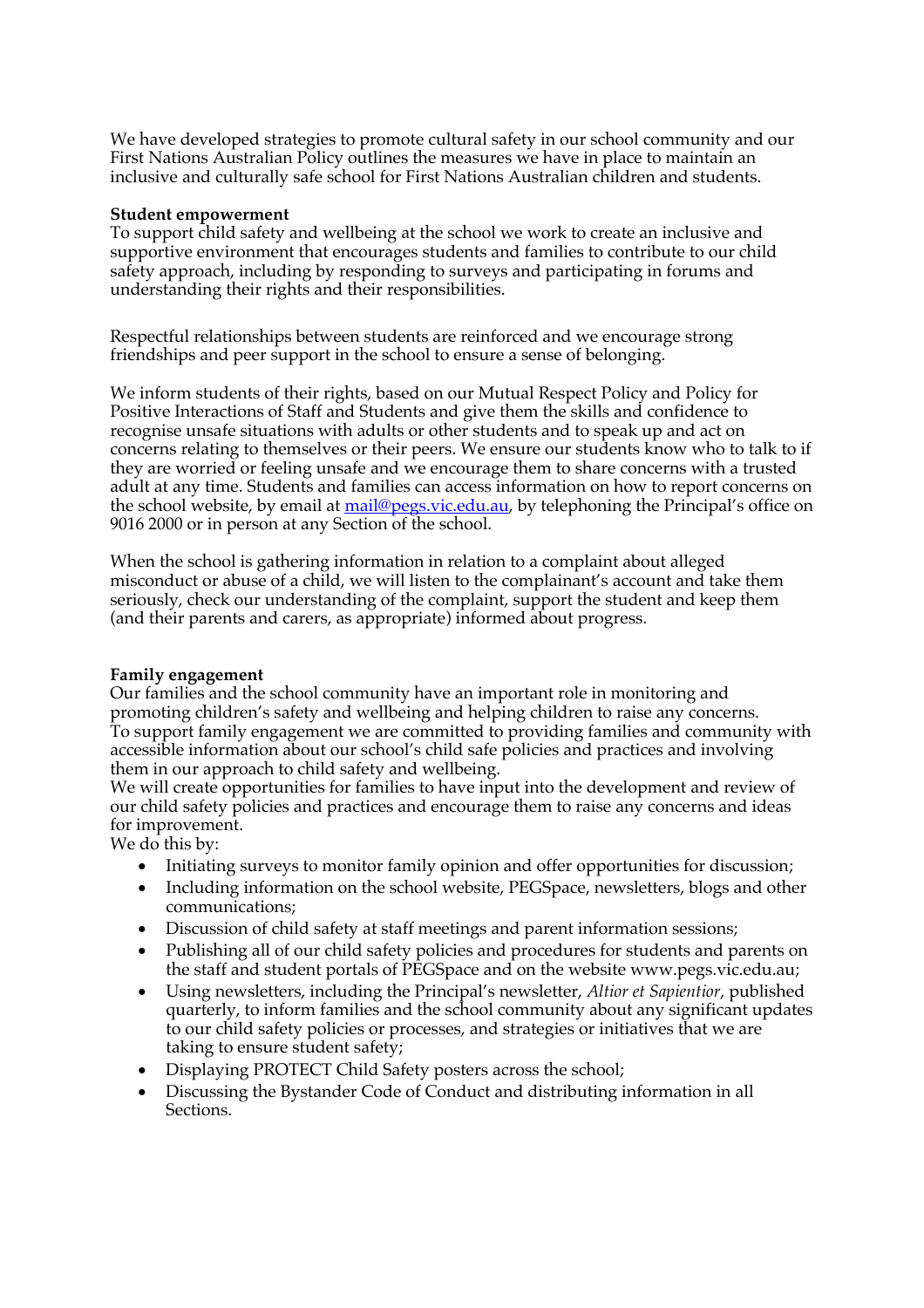# **Diversity and equity**

As a child safe organisation, we celebrate the rich diversity of our students, families and community and promote respectful environments that are free from discrimination. Our focus is on wellbeing and growth for all.

We recognise that every child has unique skills, strengths and experiences to draw on.

We pay particular attention to individuals and groups of children and young people in our community with additional and specific needs. This includes tailoring our child safety strategies and supports to the needs of:

- First Nations Australian children and young people
- children from culturally and linguistically diverse backgrounds
- children and young people with disabilities
- children unable to live at home or impacted by family violence
- international students
- children and young people who identify as LGBTIQ+.
- families experiencing difficulties related to their structure.

Our Mutual Respect Policy, First Nations Australian Policy, Gender Inclusion Policy and Individual Needs Policy provide more information about the measures we have in place to support diversity and equity.

## **Suitable staff and volunteers**

We apply robust child safe recruitment, induction, training, and supervision practices to ensure that all staff, contractors, and volunteers are suitable to work with children.

## **Staff recruitment**

When engaging staff to perform child-related work, we:

- sight, verify and record the person's Working with Children clearance or equivalent background check such as a Victorian teaching registration
- collect and record:
	- o proof of the person's identity and any professional or other qualifications;
	- o the person's history of working with children;
	- o references that address suitability for the job and working with children;
	- o references that address suitability for the job and working with children.

## **Staff induction**

All newly appointed staff will be expected to participate in our child safety and wellbeing induction program. The program will include a focus on:

- the Child Safety Policy (this document)
- the Code of Conduct for Staff and Others Interacting with Students
- the Procedures for Protection of Children and
- any other child safety and wellbeing information that school leadership considers appropriate to the nature of the role.

## **Ongoing supervision and management of staff**

The Policy for Positive Interactions of Staff and Students sets out our expectations for staff behaviour. Inappropriate behaviour towards children and young people will be managed swiftly and in accordance with our school policies and our legal obligations. Child safety and wellbeing will be paramount.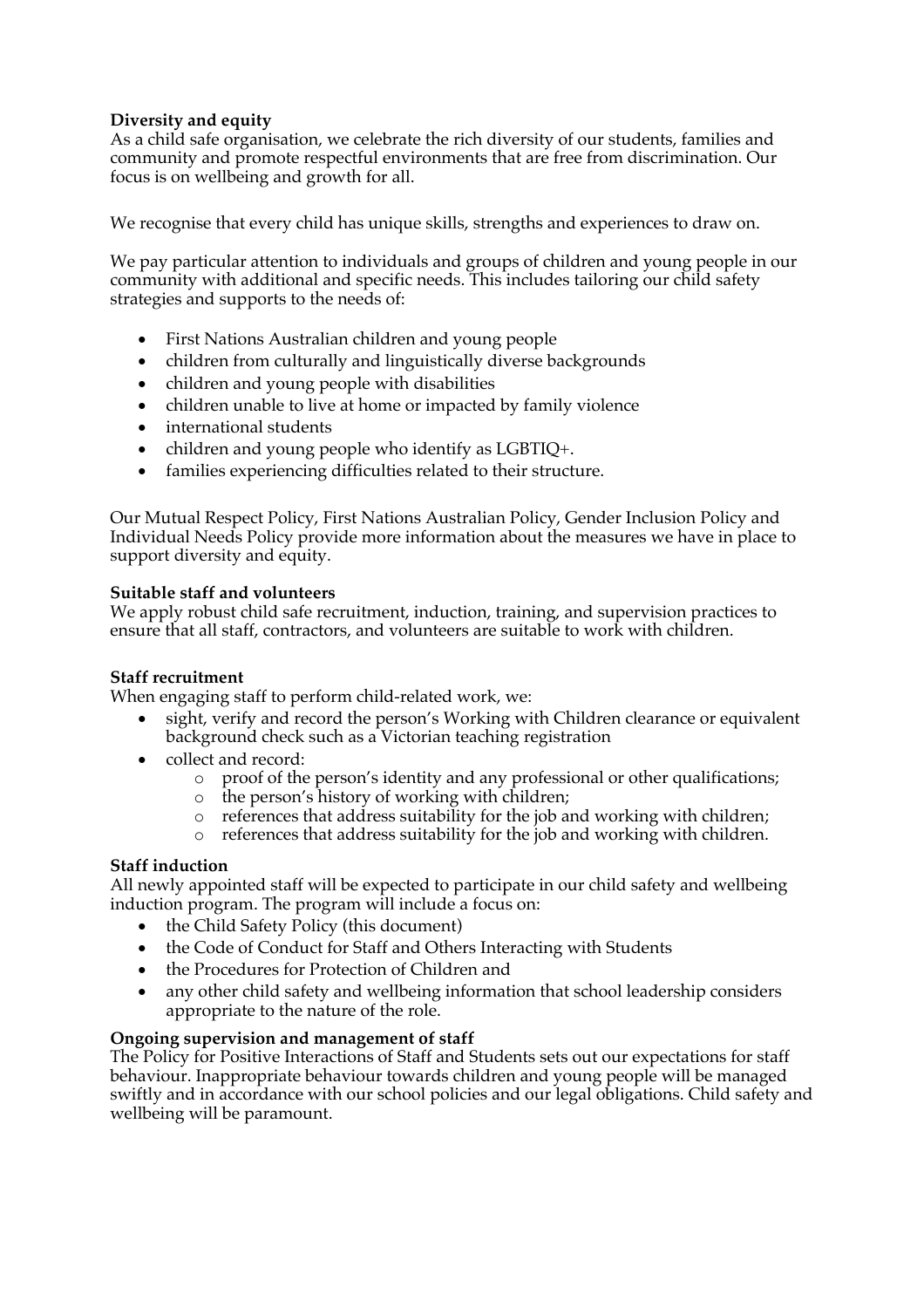Staff members' suitability for employment in a child-connected role will be considered as a compulsory component in the annual Professional Review and will be monitored by the Principal as a component of the annual report to the Board of Directors on child safety.

## **Suitability of volunteers**

All volunteers are required to comply with our Volunteers Policy, which describes how we assess the suitability of prospective volunteers and outlines expectations in relation to child safety and wellbeing induction and training, and supervision and management.

## **Child safety knowledge, skills and awareness**

Ongoing training and education are essential to ensuring that staff members understand their roles and responsibilities and develop their capacity to effectively address child safety and wellbeing matters.

The Board of Directors and all staff members, including casual staff, student teachers, contractors and other persons interacting with students will be required annually to both:

- sign the Code of Conduct for Staff and others interacting with students, and
- complete an online training package

to ensure understanding of their obligations and responsibilities to child safety.

Staff child safety and wellbeing training will be delivered at least annually and will include guidance on:

- our school's child safety and wellbeing policies, procedures, codes, and practices;
- completing an online module concerning child protection, mandatory reporting and other legal obligations;
- recognising indicators of child harm including harm caused by other children and students;
- responding effectively to issues of child safety and wellbeing and supporting colleagues who disclose harm;
- how to build culturally safe environments for children and students;
- information sharing and recordkeeping obligations;
- how to identify and mitigate child safety and wellbeing risks in the school environment.

Other professional learning and training on child safety and wellbeing, for example, training for our volunteers, will be tailored to specific roles and responsibilities and any identified or emerging needs or issues.

## **Board training and education**

To ensure our Board of Directors is equipped with the knowledge required to make decisions in the best interests of student safety and wellbeing, and to identify and mitigate child safety and wellbeing risks in our school environment, the Board is trained at least annually. Training includes guidance on:

- individual and collective obligations and responsibilities for implementing the Child Safe Standards and managing the risk of child abuse;
- child safety and wellbeing risks in our school environment;
- the school's child safety and wellbeing policies, procedures, codes and practices.

## **Complaints and reporting processes**

The school fosters a culture that encourages staff, volunteers, students, parents, and the school community to raise concerns and complaints. This makes it more difficult for breaches of the code of conduct, misconduct or abuse to occur and remain hidden. Please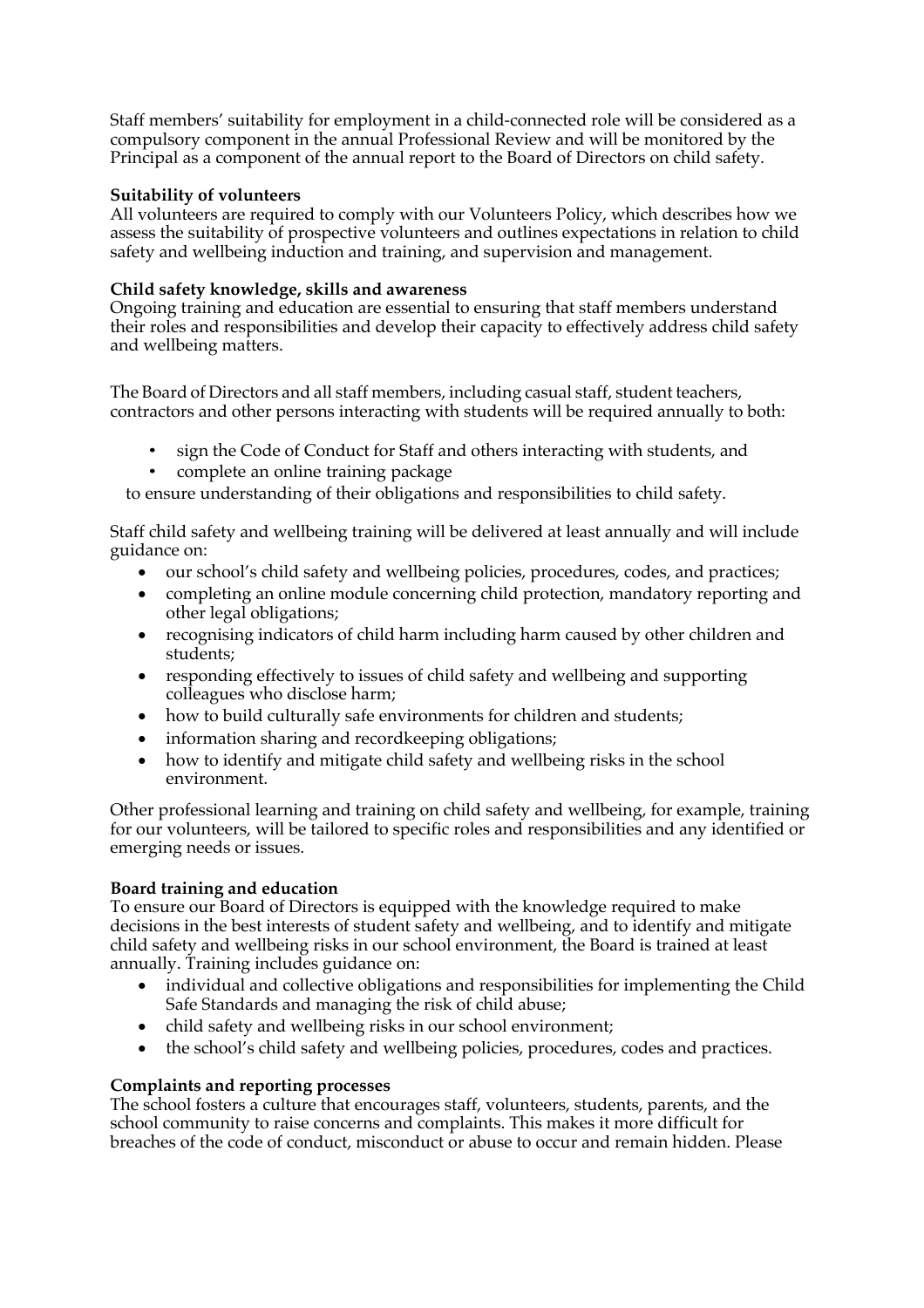note that complaints or concerns related to child safety or breaches of the Code of Conduct should be raised directly with the Principal, Vice Principal or Head of Section.

If there is an incident, disclosure, allegation or suspicion of child abuse, all staff and volunteers must follow our Procedures for Protection of Children. Our policy and procedures address complaints and concerns of child abuse made by or in relation to a child or student, school staff, volunteers, contractors, service providers, visitors or any other person while connected to the school.

As soon as any immediate health and safety concerns are addressed, and relevant school staff have been informed, we will ensure our school follows:

- the [Four Critical Actions](https://www.education.vic.gov.au/school/teachers/health/childprotection/Pages/report.aspx#link45) for complaints and concerns relating to adult behaviour towards a child
- the [Four Critical Actions: Student Sexual Offending](https://www.education.vic.gov.au/school/teachers/health/childprotection/Pages/stusexual.aspx) published by DET for complaints and concerns relating to student sexual offending

The Policy of Mutual Respect and Behaviour Management cover complaints and concerns relating to student physical violence or other harmful behaviours.

### **Communications**

Penleigh and Essendon Grammar School is committed to communicating our child safety strategies to the school community through:

- ensuring that key child safety and wellbeing policies are available on our website including the Child Safety Policy (this document), the Code of Conduct, Procedures for Protection of Children and Policy for Positive Interactions of Staff and Students;
- displaying PROTECT posters around the school, distributing Bystander Code of Conduct information and supporting gender equality and identity initiatives;
- updates in our regular newsletters and blogs;
- ensuring that child safety is a regular agenda item at school leadership meetings, staff meetings and Board meetings.

## **Privacy and information sharing**

The school collects, uses, and discloses information about children and their families in accordance with Victorian privacy laws, and other relevant laws. For information on how our school collects, uses and discloses information refer to the Privacy Policy.

### **Records management**

We acknowledge that good records management practices are a critical element of child safety and wellbeing. Refer to the Privacy Policy for further information about our procedures.

## **Review of child safety practices**

The school established processes for the review and ongoing improvement of our child safe policies, procedures, and practices.

We will:

- review and improve our policy every 2 years or after any significant child safety incident;
- analyse any complaints, concerns, and safety incidents to improve policy and practice;
- act with transparency and share pertinent learnings and review outcomes with school staff and our school community;
- complete annual audit of risk processes at Board and Section level.